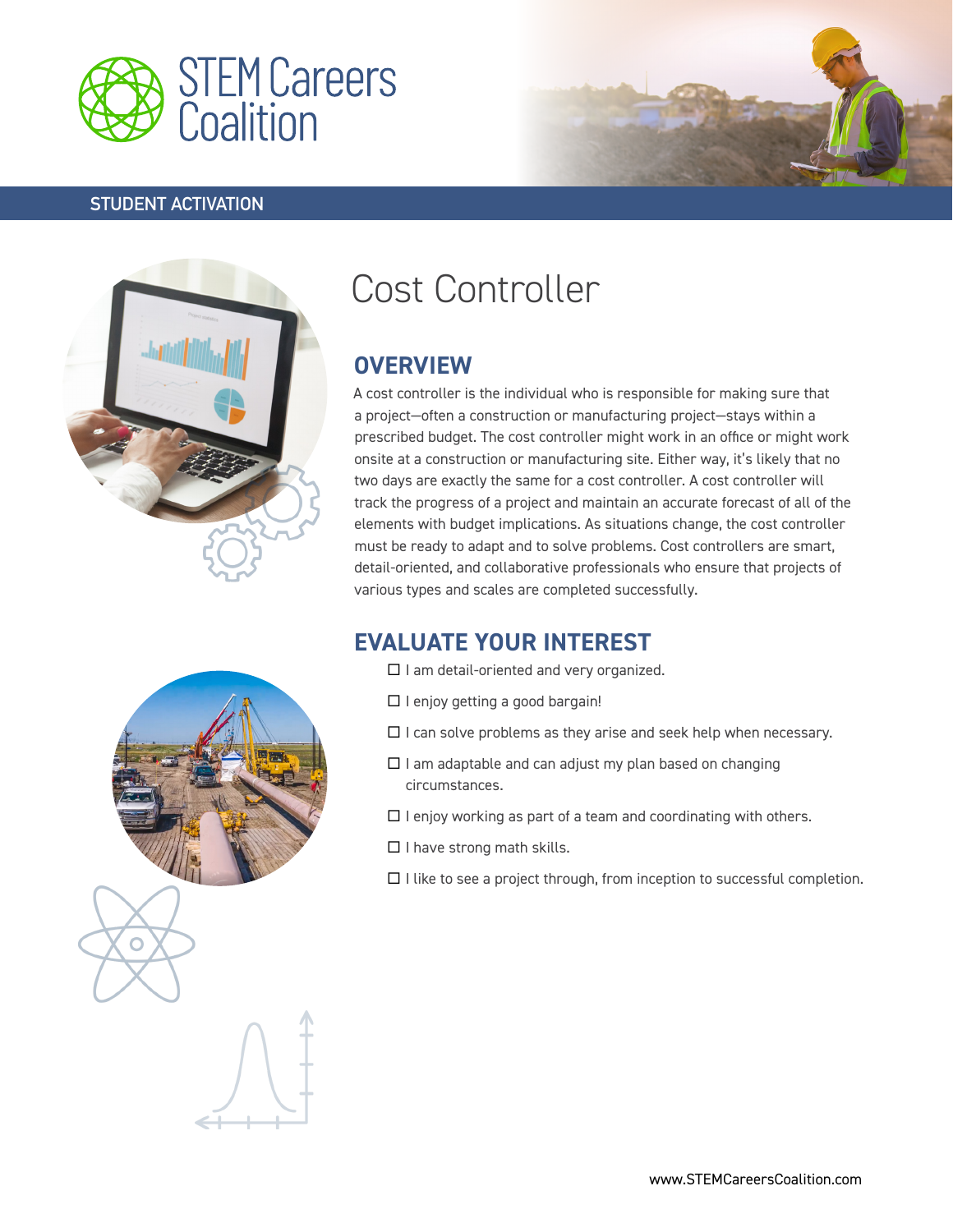

#### **How does this career affect me?**

If you've ever bought or wanted to buy a smartphone, you'll know that it's expensive. Phones manufactured by companies such as Apple or Samsung are priced as highly as they are in part because the highly advanced electronic elements needed to make them are expensive in themselves. But there are other factors that companies must consider when deciding on the sales price for an item, and some of those factors are ones that a cost controller impacts. By keeping down unexpected costs during the manufacturing process, a cost controller enables a company to sell smart phones at the prices you've seen. Without a cost controller, the price tag would be even higher when products hit the shelves!

### **What are some other similar careers?**

**Budget analysts** are professionals who help companies, government agencies, and organizations such as universities plan their finances. They prepare budget reports and assess spending, not for one specific project, but company-wide.

**Construction managers** often plan the budgets for construction projects, but they are responsible for more than that. They are also responsible for the overall plan and oversight of the progress of construction projects from start to finish.

**Industrial production managers** oversee the operations of manufacturing facilities. This includes overseeing the plant's budget and workers, improving and streamline processes, and fixing any production problems that arise.

#### **How does this career affect the world?**

Cost controllers ensure that large-scale projects are completed successfully and in a timely manner. An example is the Trans Mountain Pipeline between Alberta and British Columbia, Canada, which is an effort to create a more efficient way to transport oil throughout Canada. This oil will be used across the country for cars and buses, to heat homes, and to enable manufacturing and commerce. Without the pipeline, oil might be scarcer, more expensive, or both. And without the cost controller, the project might never be completed successfully.